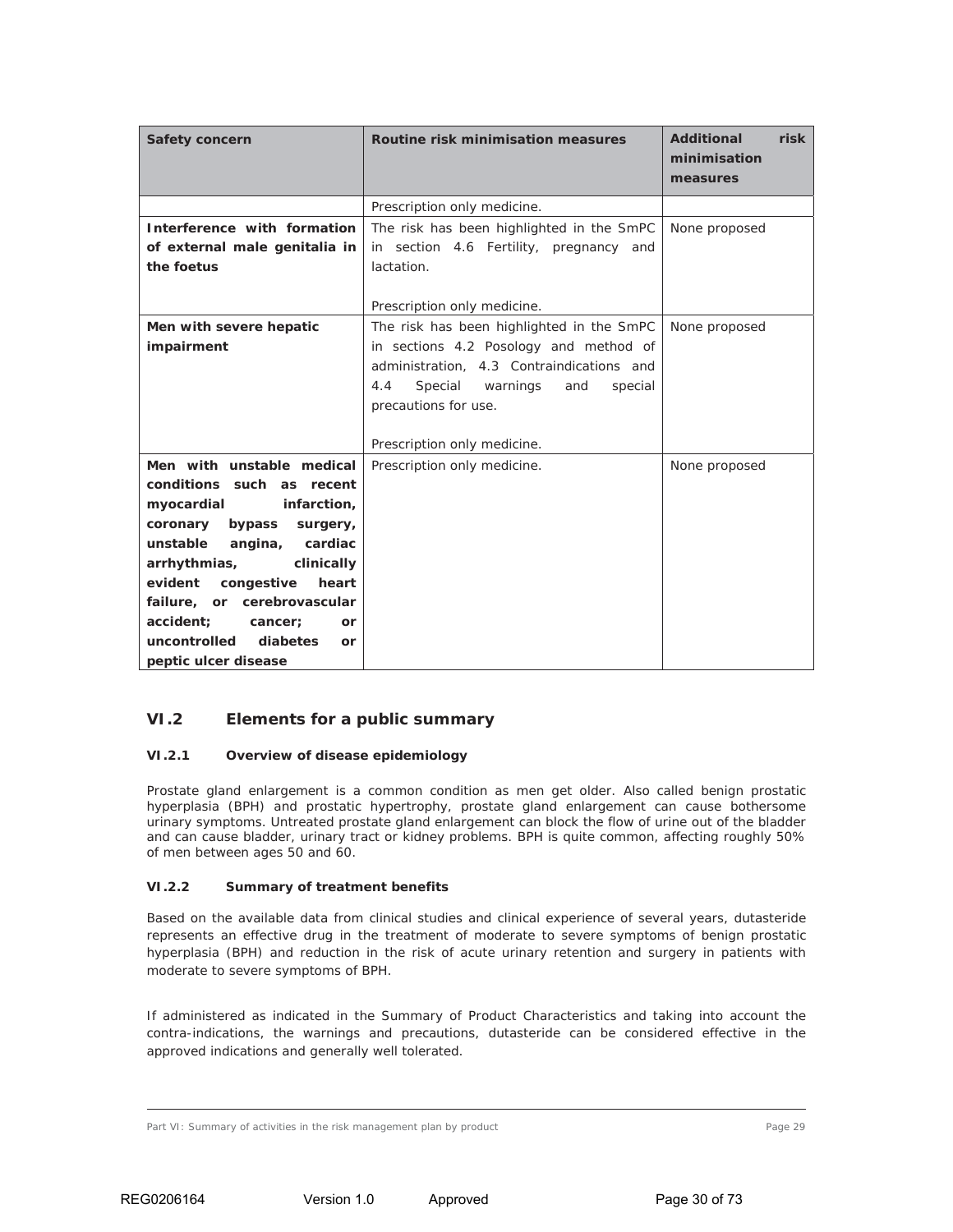### *VI.2.3 Unknowns relating to treatment benefits*

Not applicable.

### *VI.2.4 Summary of safety concerns*

### **Important identified risks**

| <b>Risk</b>                                                                                                                                                                                                                          | What is known                                                                                                                                                                                                                                                                                                                                                                                          | Preventability                                                                                                                                                                                                              |
|--------------------------------------------------------------------------------------------------------------------------------------------------------------------------------------------------------------------------------------|--------------------------------------------------------------------------------------------------------------------------------------------------------------------------------------------------------------------------------------------------------------------------------------------------------------------------------------------------------------------------------------------------------|-----------------------------------------------------------------------------------------------------------------------------------------------------------------------------------------------------------------------------|
| Sexual<br>adverse<br>events<br>(altered (decreased) libido,<br>impotence,<br>ejaculation<br>disorders, that may persist<br>discontinuation<br>after<br><b>of</b><br>drug) and breast disorders<br>(enlargement<br>and<br>tenderness) | Dutasteride has been shown to<br>commonly cause problems with<br>erection and ejaculation, and<br>decreases sex drive. Dutasteride<br>may cause breast enlargement<br>and tenderness.                                                                                                                                                                                                                  | Treating physicians and patients<br>should be aware of the risk.                                                                                                                                                            |
| Allergic reactions, including<br>pruritus,<br>urticaria,<br>rash,<br>localised<br>oedema<br>and<br>angioedema                                                                                                                        | Very rare allergic reactions have<br>been noticed with dutasteride<br>therapy. The signs of allergic<br>reactions can include: skin rash<br>(which can be itchy); hives (like<br>a nettle rash); swelling of the<br>eyelids, face, lips, arms or legs.                                                                                                                                                 | Dutasteride should not be used<br>in patients who have known<br>allergies to dutasteride. If any of<br>the symptoms appear, medicine<br>should be stopped immediately<br>the<br>doctor<br>should<br>and<br>be<br>contacted. |
| Heart failure (Cardiac failure)                                                                                                                                                                                                      | In some clinical studies, more<br>patients taking dutasteride and<br>medicine<br>called<br>another<br>an<br>alpha blocker, like tamsulosin,<br>experienced heart failure than<br>patients taking only dutasteride<br>or only an alpha blocker. Heart<br>failure means your heart does<br>not pump blood as well as it<br>should. Heart failure may affect<br>up to 1 in 100 men taking<br>dutasteride. | Symptoms such as shortness of<br>breath, extreme tiredness and<br>swelling in ankles and legs could<br>be signs of heart failure. Patient<br>are advisd to talk to their doctor<br>before taking dutasteride.               |
| <b>Depressed mood</b>                                                                                                                                                                                                                | Depressed mood is a possible<br>side effect with dutasteride.                                                                                                                                                                                                                                                                                                                                          | Patients are advised to tell their<br>doctor or pharmacist if any of<br>the side effects get serious.                                                                                                                       |

### **Important potential risks**

| <b>Risk</b>                    | What is known (Including reason why it is considered a<br>potential risk) |  |  |
|--------------------------------|---------------------------------------------------------------------------|--|--|
| Disorders of heart and blood   | Dutasteride may potentially cause heart disorders other than heart        |  |  |
| vessels (Cardiovascular events | failure.                                                                  |  |  |
| (other than cardiac failure))  |                                                                           |  |  |
| Male breast cancer             | Breast cancer has been reported in men taking dutasteride in some         |  |  |
|                                | clinical trials. Currently it is not clear if there is a causal           |  |  |
|                                | relationship between the occurrence of male breast cancer and             |  |  |

Part VI: Summary of activities in the risk management plan by product Page 30 Page 30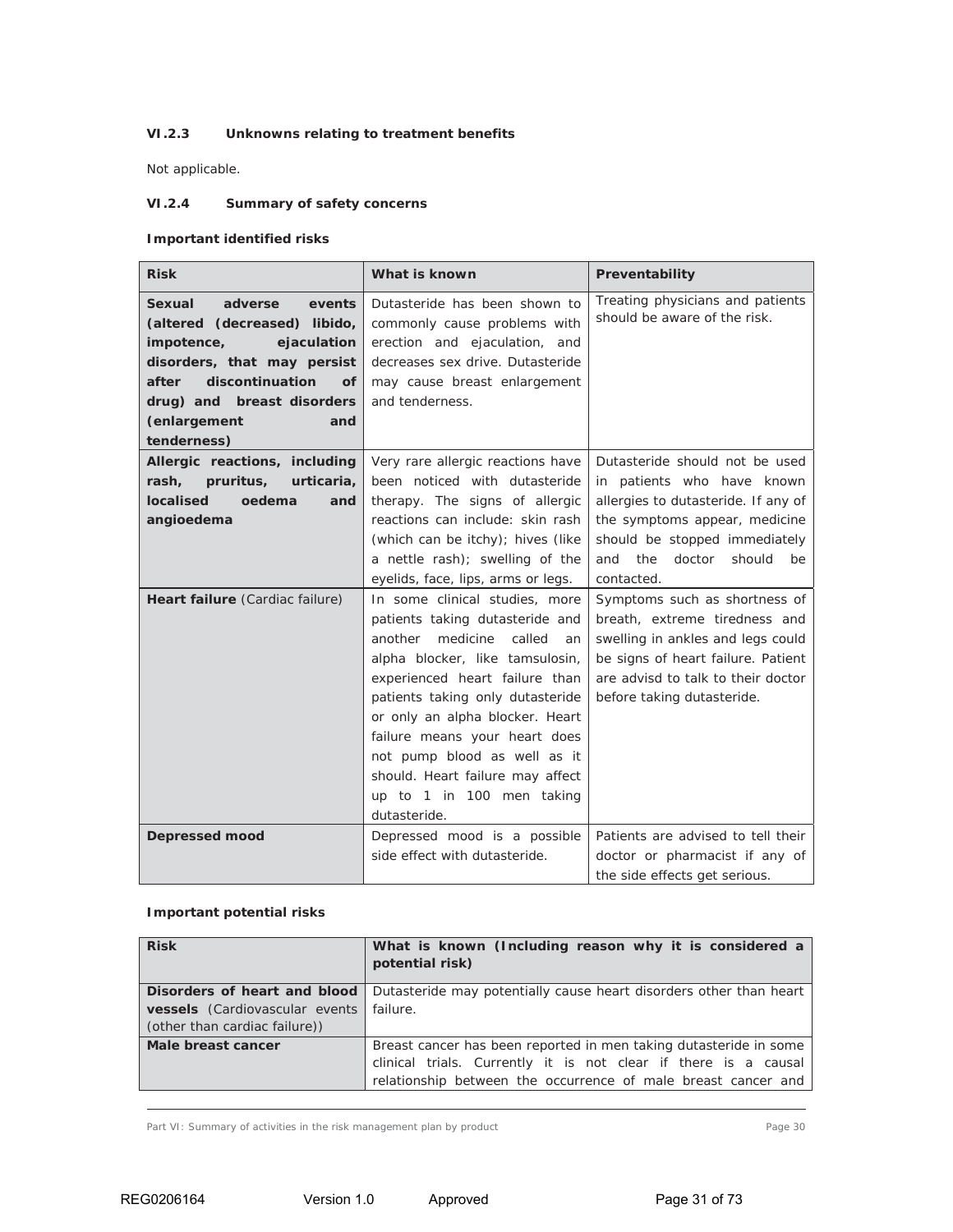| <b>Risk</b>                                                                                                                                                    | What is known (Including reason why it is considered a<br>potential risk)                                                                                                                                                                                                                                                                                                                                                                                                                                                                           |  |  |  |
|----------------------------------------------------------------------------------------------------------------------------------------------------------------|-----------------------------------------------------------------------------------------------------------------------------------------------------------------------------------------------------------------------------------------------------------------------------------------------------------------------------------------------------------------------------------------------------------------------------------------------------------------------------------------------------------------------------------------------------|--|--|--|
|                                                                                                                                                                | long term use of dutasteride. However, dutasteride may cause<br>breast enlargement and tenderness. If breast lumps or nipple<br>discharge appear, the doctor should be consulted as these may be<br>signs of a serious condition, such as breast cancer.                                                                                                                                                                                                                                                                                            |  |  |  |
| High-grade prostate cancer                                                                                                                                     | In a clinical study of men at increased risk of prostate cancer, men<br>taking dutasteride had a serious form of prostate cancer more<br>often than men who did not take dutasteride. The effect of<br>dutasteride on this serious form of prostate cancer is not clear.<br>Men taking dutasteride should have their prostate-specific antigen<br>(PSA) tested regularly. Dutasteride affects a blood test for PSA,<br>which is sometimes used to detect prostate cancer; prior to tests<br>doctors should be warned about the dutasteride therapy. |  |  |  |
| Effect on development<br>of<br>external genital organs<br>in<br>male babies (Interference with<br>formation<br>of external<br>male<br>genitalia in the foetus) | Dutasteride must not be used by women.<br>Dutasteride has been found in the semen of men taking<br>dutasteride. Pregnant women must not be exposed to semen of the<br>partner taking dutasteride as dutasteride may affect the normal<br>development of a male baby. Condom must be used during sexual<br>intercourse. Also, (pregnant) women must not handle leaking<br>dutasteride capsules, because the active ingredient can be<br>absorbed through the skin.                                                                                   |  |  |  |

# **Important missing information**

| <b>Risk</b>                                                                                                                                                                                                                                                                                                                                                                                          | What is known                                                                                                                                                                                                                                                                                                                                                                  |
|------------------------------------------------------------------------------------------------------------------------------------------------------------------------------------------------------------------------------------------------------------------------------------------------------------------------------------------------------------------------------------------------------|--------------------------------------------------------------------------------------------------------------------------------------------------------------------------------------------------------------------------------------------------------------------------------------------------------------------------------------------------------------------------------|
| <b>Men</b><br>with<br>liver<br>severe<br>function problems (Men with<br>severe hepatic impairment)                                                                                                                                                                                                                                                                                                   | Dutasteride must not be taken if severe problems with liver<br>function exist. Caution should be used in the administration of<br>dutasteride to patients with mild to moderate liver impairment.<br>Patients who have had any illness affecting liver may need regular<br>monitoring while taking dutasteride. Dutasteride was not studied in<br>patients with liver disease. |
| Men with different serious<br>and unstable illnesses (Men<br>with unstable medical conditions<br>such as<br>myocardial<br>recent<br>infarction, coronary<br>bypass<br>unstable<br>angina,<br>surgery,<br>arrhythmias,<br>clinically<br>cardiac<br>evident congestive heart failure,<br>cerebrovascular<br>accident;<br><sub>or</sub><br>cancer; or uncontrolled diabetes<br>or peptic ulcer disease) | No data are available on dutasteride use in men with unstable<br>medical conditions.                                                                                                                                                                                                                                                                                           |

### *VI.2.5 Summary of additional risk minimisation measures by safety concern*

No additional risk minimisation measures are proposed.

Part VI: Summary of activities in the risk management plan by product Page 31 Page 31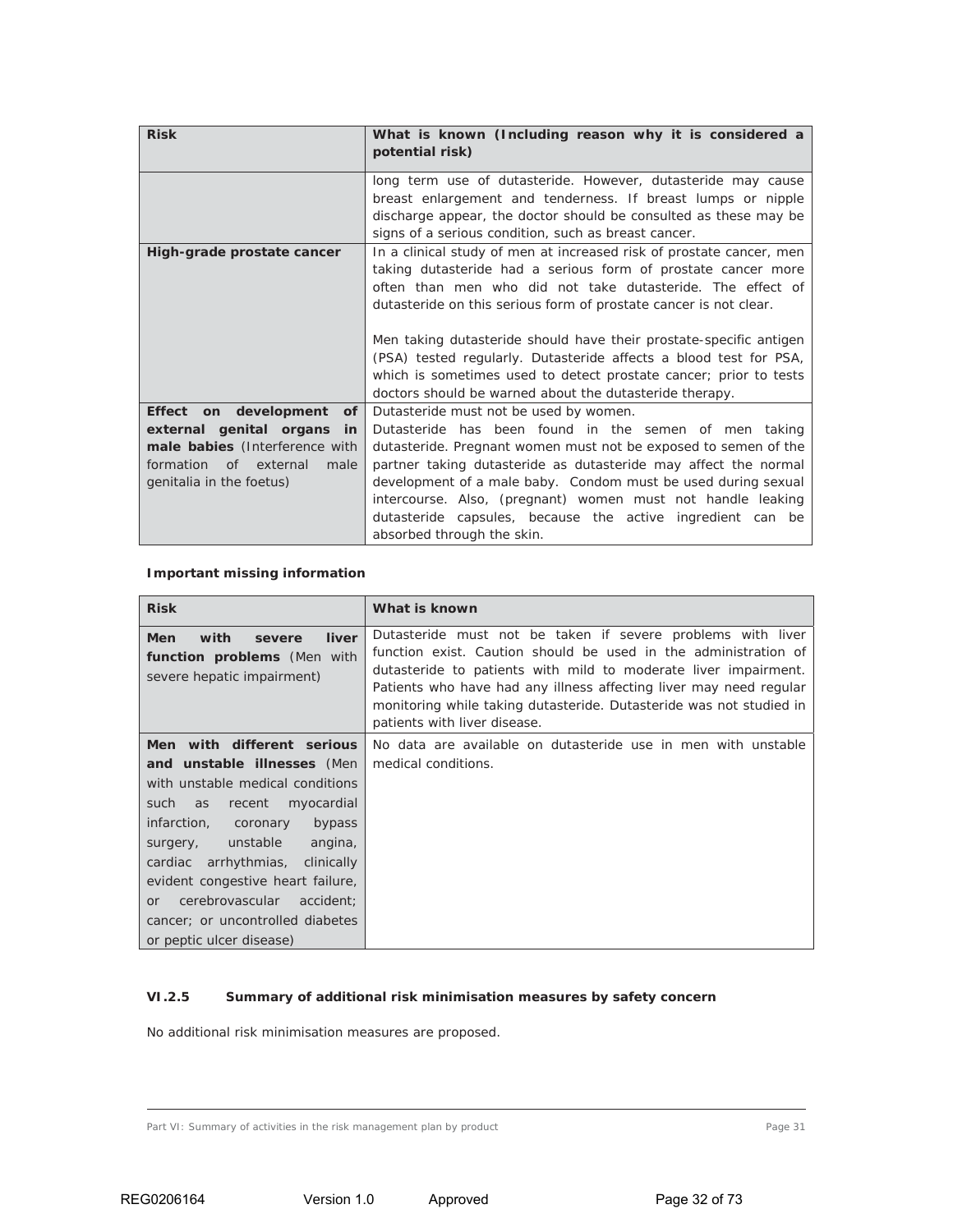# *VI.2.6 Planned post authorisation development plan (if applicable)*

Not applicable.

### *VI.2.7 Summary of changes to the risk management plan over time*

|  |  |  | <b>Table 2.</b> Major changes to the Risk Management Plan over time |  |  |
|--|--|--|---------------------------------------------------------------------|--|--|
|  |  |  |                                                                     |  |  |

| Version | Date                | <b>Safety Concerns</b>                                                                                                                                                                                                                                                                                                                                                                                                                                                                                                                                                                                                         | Comment                                                                                                                                                                                                                                                                                                                                                                                                                                                                                                                                                                                                                                     |
|---------|---------------------|--------------------------------------------------------------------------------------------------------------------------------------------------------------------------------------------------------------------------------------------------------------------------------------------------------------------------------------------------------------------------------------------------------------------------------------------------------------------------------------------------------------------------------------------------------------------------------------------------------------------------------|---------------------------------------------------------------------------------------------------------------------------------------------------------------------------------------------------------------------------------------------------------------------------------------------------------------------------------------------------------------------------------------------------------------------------------------------------------------------------------------------------------------------------------------------------------------------------------------------------------------------------------------------|
| 1.0     | 29 May 2013         | Important identified risks<br>Sexual adverse events (altered<br>$\bullet$<br>[decreased] libido, impotence, ejaculation<br>disorders) and breast disorders<br>(enlargement and tenderness)<br>Allergic reactions, including rash,<br>pruritus, urticaria, localised oedema, and<br>angioedema<br>Important potential risks<br>Male breast cancer<br>Cardiovascular events<br>$\bullet$<br>High-grade prostate cancer<br>$\bullet$<br>Interference with formation of<br>external male genitalia in the foetus<br><b>Missing information</b><br>Men with severe hepatic<br>impairment<br>Men with unstable medical<br>conditions | Not applicable.                                                                                                                                                                                                                                                                                                                                                                                                                                                                                                                                                                                                                             |
| 1.1     | 25 November<br>2013 | Important identified risks<br>Sexual function disturbances<br>Allergic reactions<br>Important potential risks<br>Reduced male fertility<br>Male breast cancer<br>Cardiac failure (in combination<br>therapy with alpha-blocker)<br>High-grade prostate cancer<br>Interference with formation of<br>external male genitalia in the foetus<br><b>Missing information</b><br>Men with severe hepatic<br>impairment<br>Men with unstable medical<br>conditions                                                                                                                                                                     | Risk "Sexual adverse events<br>(altered [decreased] libido,<br>impotence, ejaculation disorders)<br>and breast disorders (enlargement<br>and tenderness)" has been changed<br>to "Sexual function disturbances",<br>and "Allergic reactions, including<br>rash, pruritus, urticaria, localised<br>oedema, and angioedema" to<br>"Allergic reactions"<br>Risk "Reduced male fertility",<br>previously described as part of the<br>risk "Sexual adverse events" has<br>been added as important potential<br>risk<br>Risk "Cardiovascular events " has<br>been changed to "Cardiac failure (in<br>combination therapy with alpha-<br>blocker)" |

Part VI: Summary of activities in the risk management plan by product Page 32